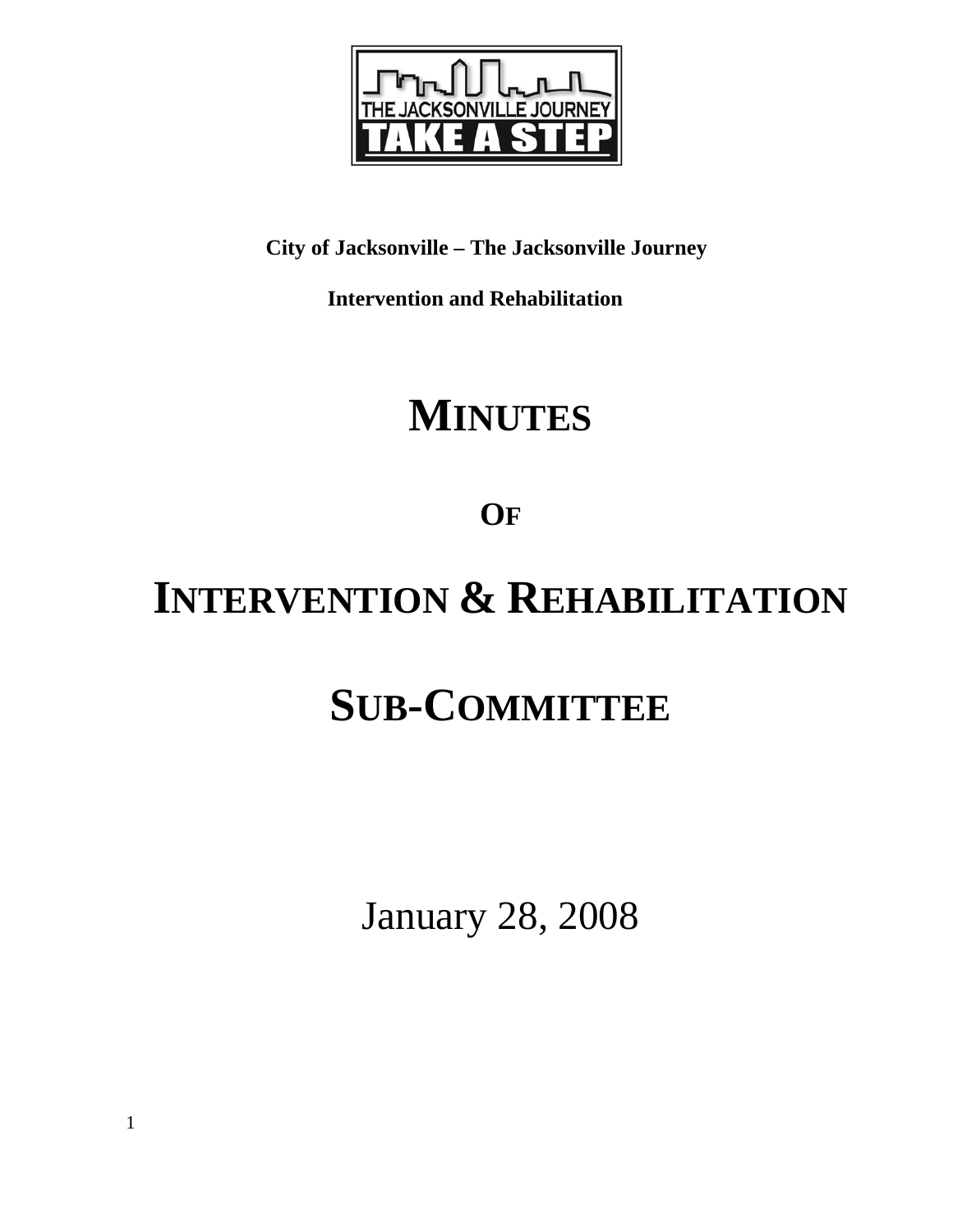## **The Jacksonville Journey – Intervention & Rehabilitation**

# **Sub-Committee**

**January 28, 2008** 

## **2:30 p.m.**

**PROCEEDINGS before the Jacksonville Journey – Intervention & Rehabilitation Sub-Committee taken on Monday, January 28, 2008, Edward Ball Building, 8th Floor – 214 N. Hogan Street, Jacksonville, Duval County, Florida commencing at approximately 2:30 p.m.** 

**Intervention & Rehabilitation Sub-Committee** 

**John Coxwell, Chair Ron Autrey, Member Bob Baldwin, Member Gordon Bass, Jr., Member Karen Bowling, Member Lad Daniels, Member Latroy Daniels, Member Ron Foster, Jr., Member Reginald Gaffney, Member Kevin Gay, Member Michael Hallett, Member Elder Harris, Member Wyllie Hodges, Member Joseph Hutchinson, Member Cal Jackson, Member Sharon Kirkland, Member Ray Reid, Member David Stevens, Member William Sulzbacher, Member Angelia Turner, Member Sherron Watson, Member**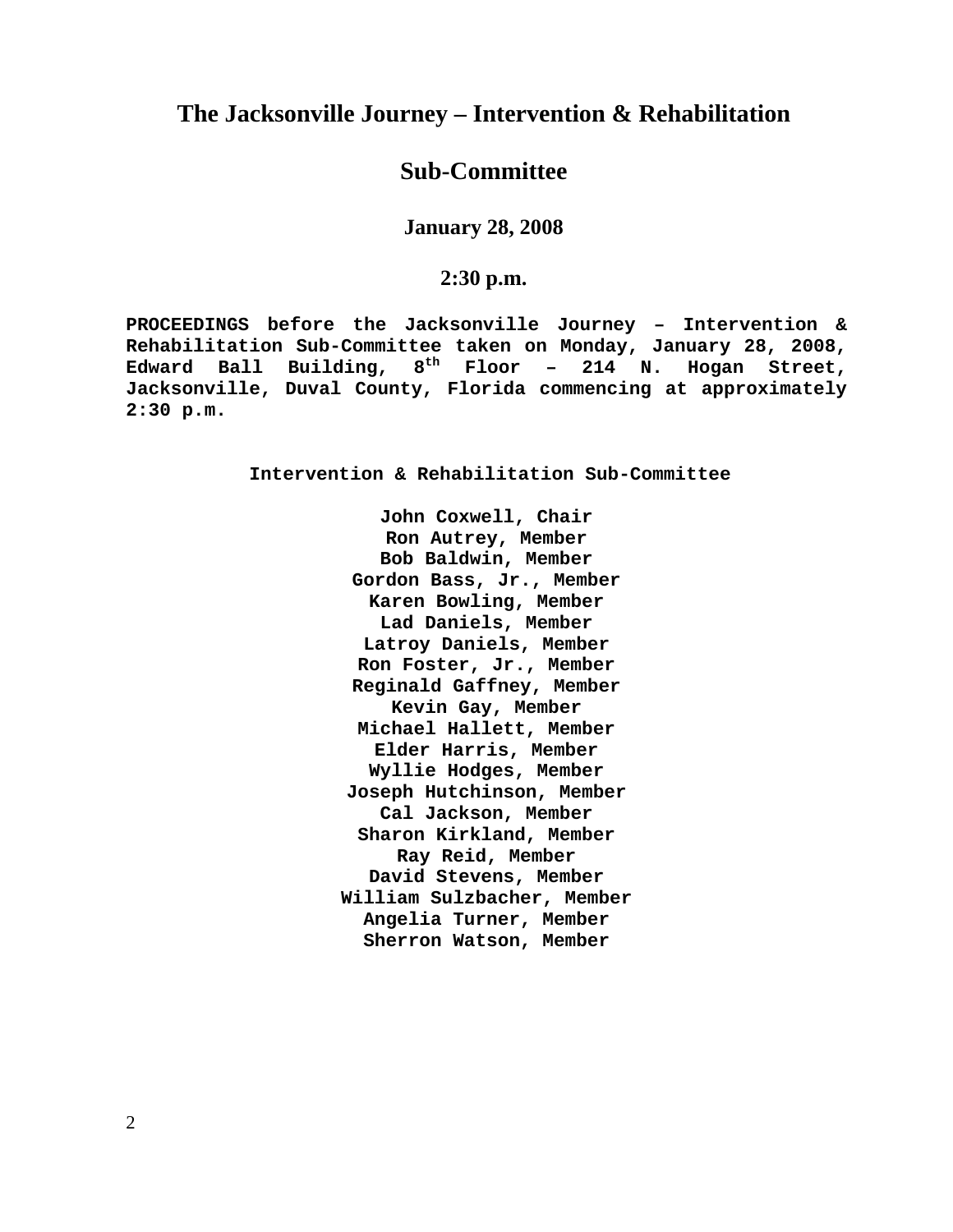## **APPEARANCES**

#### **COMMITTEE CHAIRS & MEMBERS:**

JOHN COXWELL, Chair LAD DANIELS, Member LATROY DANIELS, Member ANGELIA TURNER, Member KEVIN GAY, Member MICHAEL HALLETT, Member GORDON BASS, Member REGINALD GAFFNEY, Member BOB BALDWIN, Member KAREN BOWLING, Member BILL SULZBACHER, Member DAVID STEVENS, Member WYLLIE HODGES, Member CAL JACKSON, Member

#### **ABSENTEE MEMBERS:**

RON AUTREY, Member RON FOSTER, Member ELDER HARRIS, Member JOSEPH HUTCHINSON, Member SHARON KIRKLAND, Member RAYMOND REID, Member SHERRON WATSON, Member

#### **PROFESSIONAL STAFF:**

Steve Rohan, Office of General Counsel Peggy Sidman, Office of General Counsel

#### **STAFF:**

KERRI STEWART GINNY WALTHOUR STEPHANIE BARNETT SHAWN JEROR

#### **OTHERS PRESENT:**

Gary Powers, Gateway Community Center Doug Murr, Character First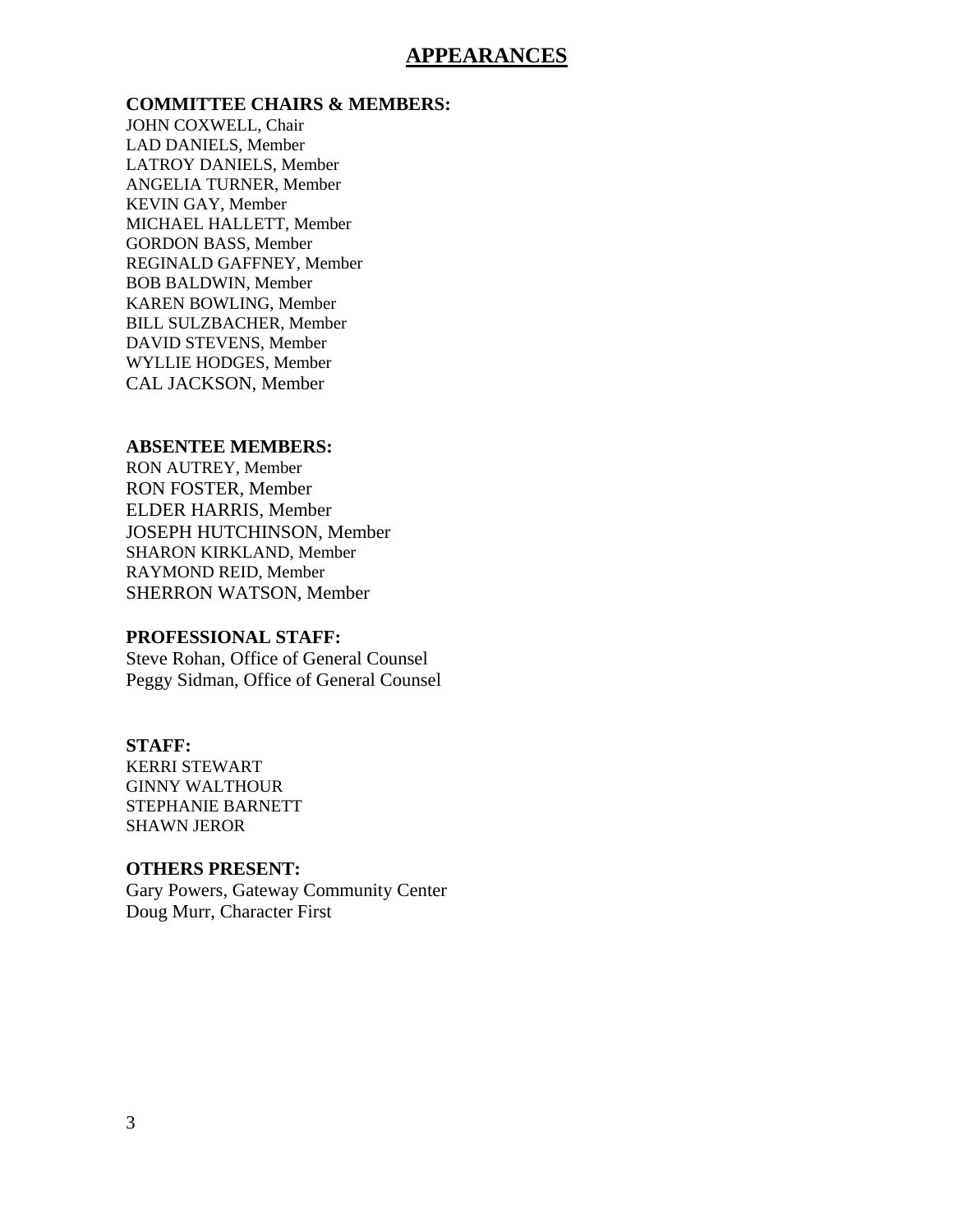#### **PROCEEDINGS**

January 28, 2008

Intervention and Rehabilitation Sub-Committee 2:30 p.m. **Call to Order and Comments.** Chairman Coxwell called the meeting to order at approximately 2:33 p.m.

**Purpose of Meeting.** Discuss the Mayor's crime initiative – The Jacksonville Journey – Take a Step – Intervention and Rehabilitation Sub-Committee.

Chairman Coxwell presented motion to approve the minutes from the last meeting. Motion was approved and carried.

Chairman Coxwell then introduced Steve Rohan and Peggy Sidman from the Office of General Counsel to present the Rules of Order. Handout provided.

Following the discussion on the Rules of order, Chairman Coxwell introduced Kerri Stewart to give an overview of Steering Committee meeting and housekeeping items.

The next item on the agenda was a presentation by Dr. Michael Hallett, committee member and professor at the Department of Criminal Justice of the University of North Florida, entitled "New Paradigm: a Prosperity Agenda for Fighting Jacksonville Violence".

 A handout of the presentation was given to committee members and meeting attendees. The presentation stressed the importance of providing jobs, transportation, and shelter for criminal offenders recently released from detention facilities back into the Jacksonville community. After this presentation, Chairman Coxwell added his comments to stress his agreement for the need to provide

4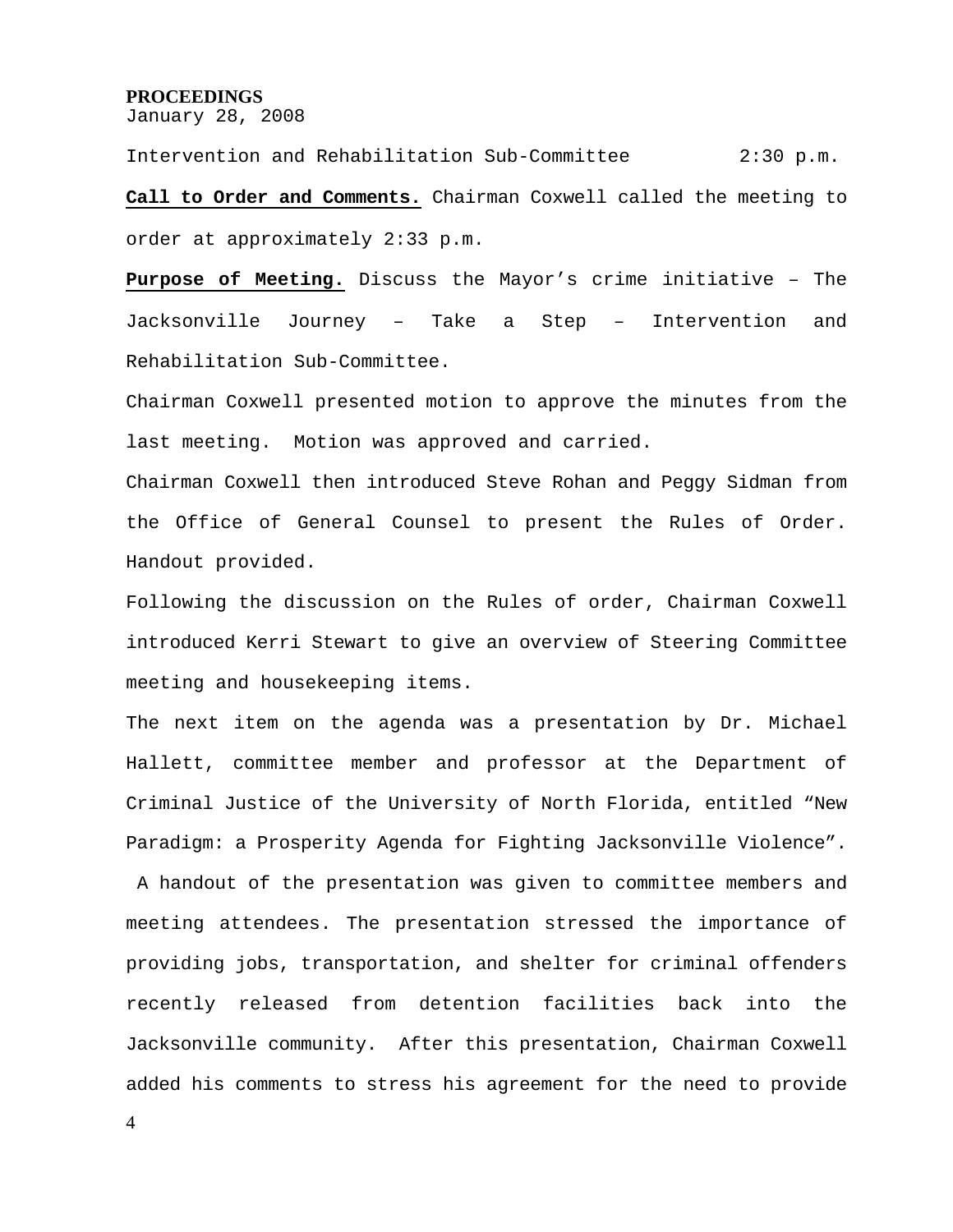transportation services for newly released offenders to get to and from work. He also stated the need for a screening process to assist in placing individuals in jobs where they have a skill set. There were no questions for Dr. Hallett at the conclusion of his presentation.

Chairman Coxwell proceeded to introduce the next presenter, Chief Gordon Bass, Jr. with the Jacksonville Sheriff's Office. Chief Bass's presentation was entitled "Inmate Re-Entry Issues at the County Levels". A handout of his presentation was provided to the committee members and meeting attendees. The focus of his presentation was how to successfully integrate ex-offenders back into the community to become productive citizens and reduce recidivism. At the conclusion of his presentation, Chief Bass introduced Cathy Chadeagne with the Jacksonville Re-entry Center. Ms. Chadeagne spoke about the center facility and current programs in place for recently released offenders to Duval County. She stated that job placement, housing, and other services are essential for successful re-entry. Following her discussion, the floor was opened to questions:

Q. What do you tell these people regarding the availability of housing service? We have put together a list of providers, not only for housing, but for health care and employment. One problem is funding for these programs. Many providers provide services from funds out of their own pockets in order to help people in the community.

5 Q. Of the 2,025 ex-offenders that you have seen, can you be a little more specific in regards to job placement? We do not offer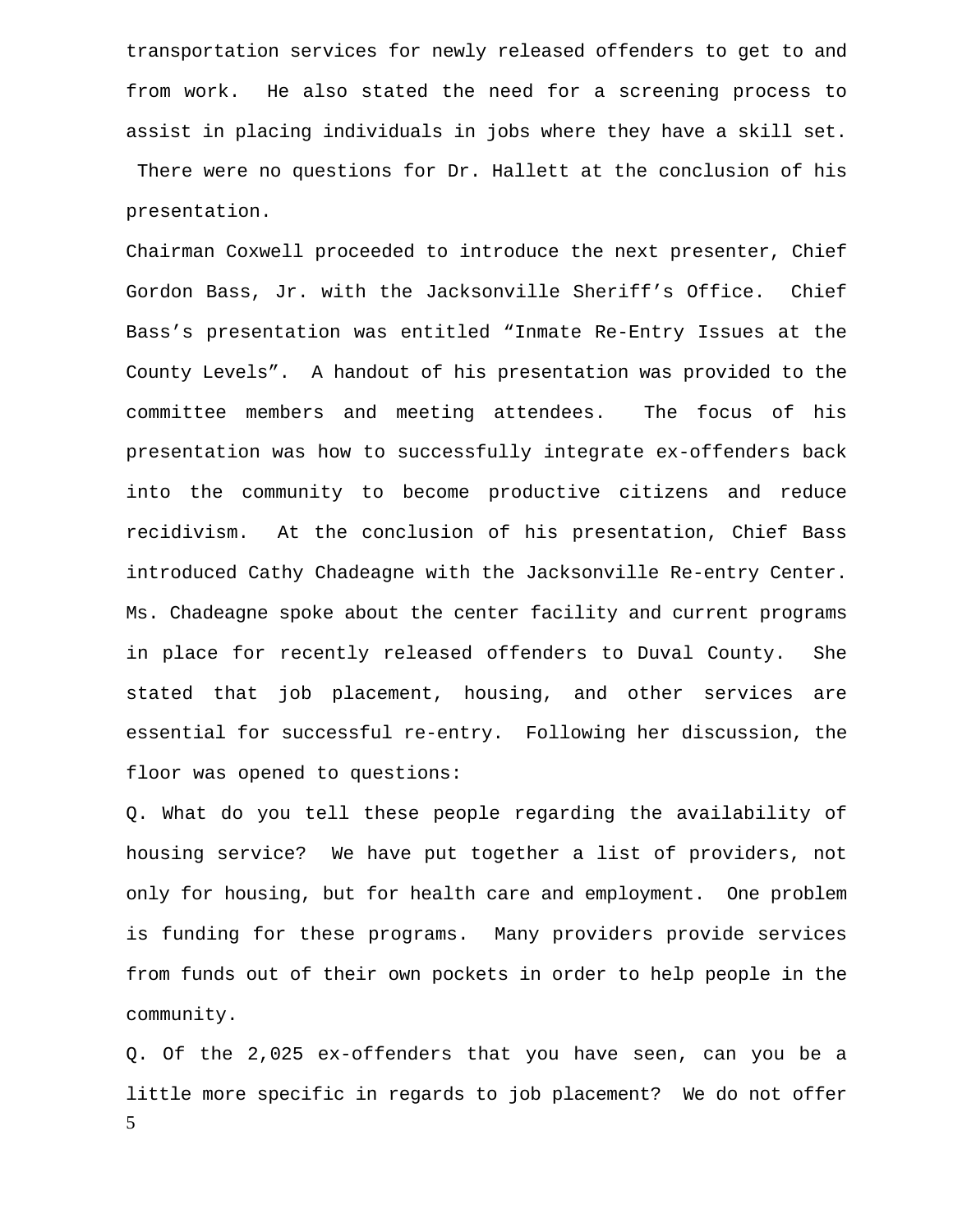jobs. We are a referral resource – a portal – to connect the client with an employer.

Committee member Hallett motioned for the committee to tour the JREC facility and the Juvenile Assessment Center to become exposed to the processes in place. Motion approved and carried.

Q. How closely are you working with WorkSource and entering the offenders into the database for job searches? We do work closely with WorkSource.

Q. Of all sources providing housing, how many units do you have available? Probably about 200 beds – very, very deficient.

Q. Are you assisting ex-offenders who are being released into Duval County from the Federal System? Not Federal – State and Local.

Q. What jobs are not available to ex-offenders based on laws or state regulations? There are barriers to certain licensures depending on their offense. One exception is cosmetology.

Q. It has become very apparent that mental health for these individuals is very important. It appears that there are not enough facilities to address that issue. Could you address this? Many of our clients are also clients of Quest or one of the mental health facilities that are in the same area as we are. Again, housing is key to that, because if you have a mental illness and are homeless and without your medication, the chance of recidivism is very likely.

6 Q. Is your program available only to recently released offenders or can anyone with a criminal background seek help? Yes, absolutely they can come to us, if they have a criminal history.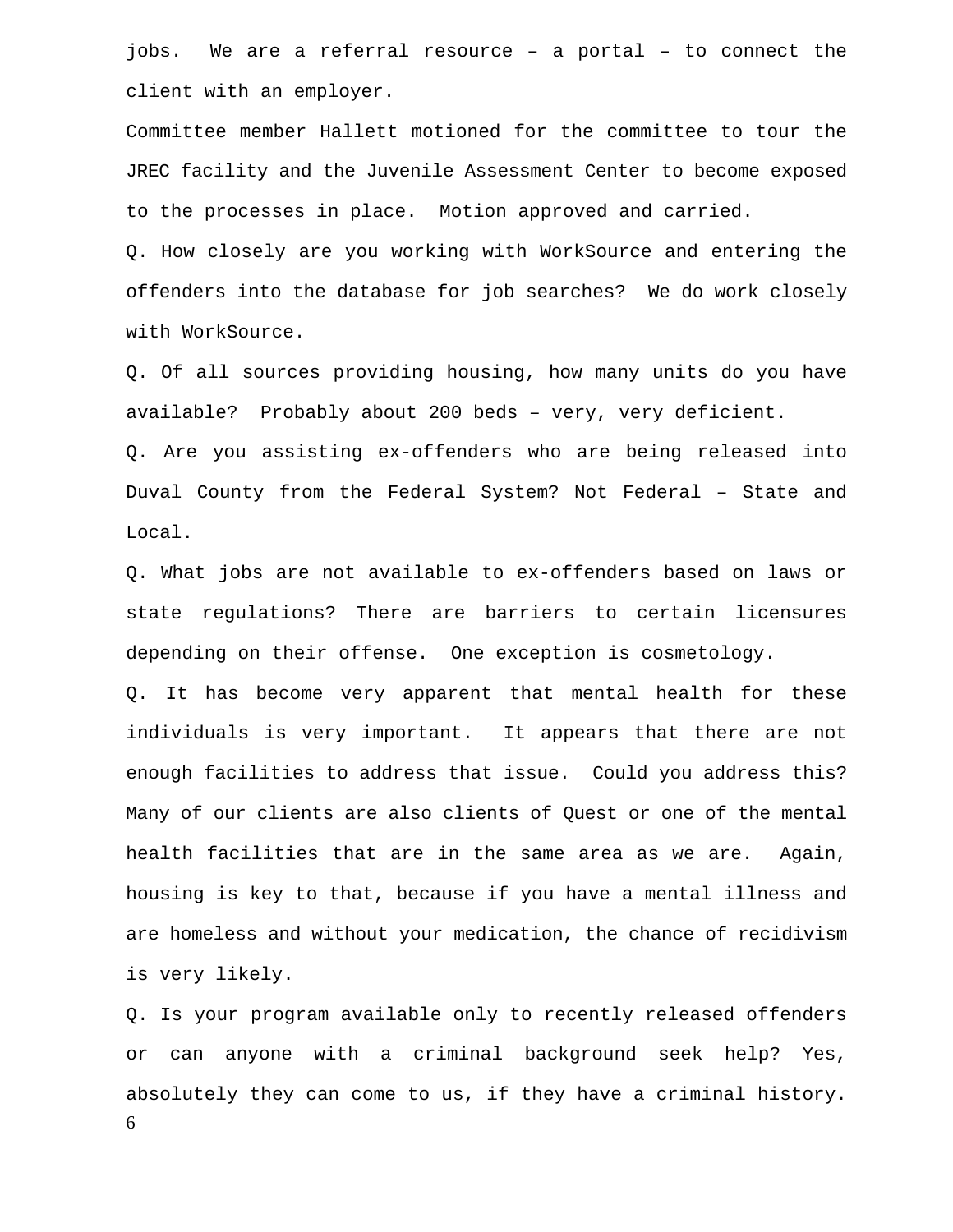Q. Is there a mandate that recently released offenders receive your services? There is a requirement at the state level of 100 hours of transition.

Q. What percentage of ex-offenders actually goes through the program? I have no idea how to answer that.

Committee member Reginald Gaffney expressed comments praising the work that JREC does for the community.

Chairman Coxwell thanked the speaker. He followed by introducing the next presenter, committee member Kevin Gay, founder of Operation New Hope. His presentation was entitled "The Role of Re-Entry in Crime Prevention". Handouts of his presentation and program were provided to committee members and meeting attendees. The focus on his presentation was the re-entry program provided

by his organization. There were no questions for Mr. Gay at the conclusion of his presentation.

Chairman Coxwell thanked all of the meeting's presenters.

Kerri Stewart reminded everyone of the summit scheduled for Friday, February  $1^{st}$  from 10:00 a.m. to 3:00 p.m. at the Main Library welcoming Rev. Eugene Rivers III to Jacksonville for discussions and interactive sessions focusing on continuing efforts to reduce crime in neighborhoods across the city.

#### **2. Public Comment**

7 Chairman Coxwell opened the floor to public comment. The first attendee to speak was a citizen, who was an ex-offender, concerned about the publicity of the meetings and the community being aware of when the meetings were being held to allow members